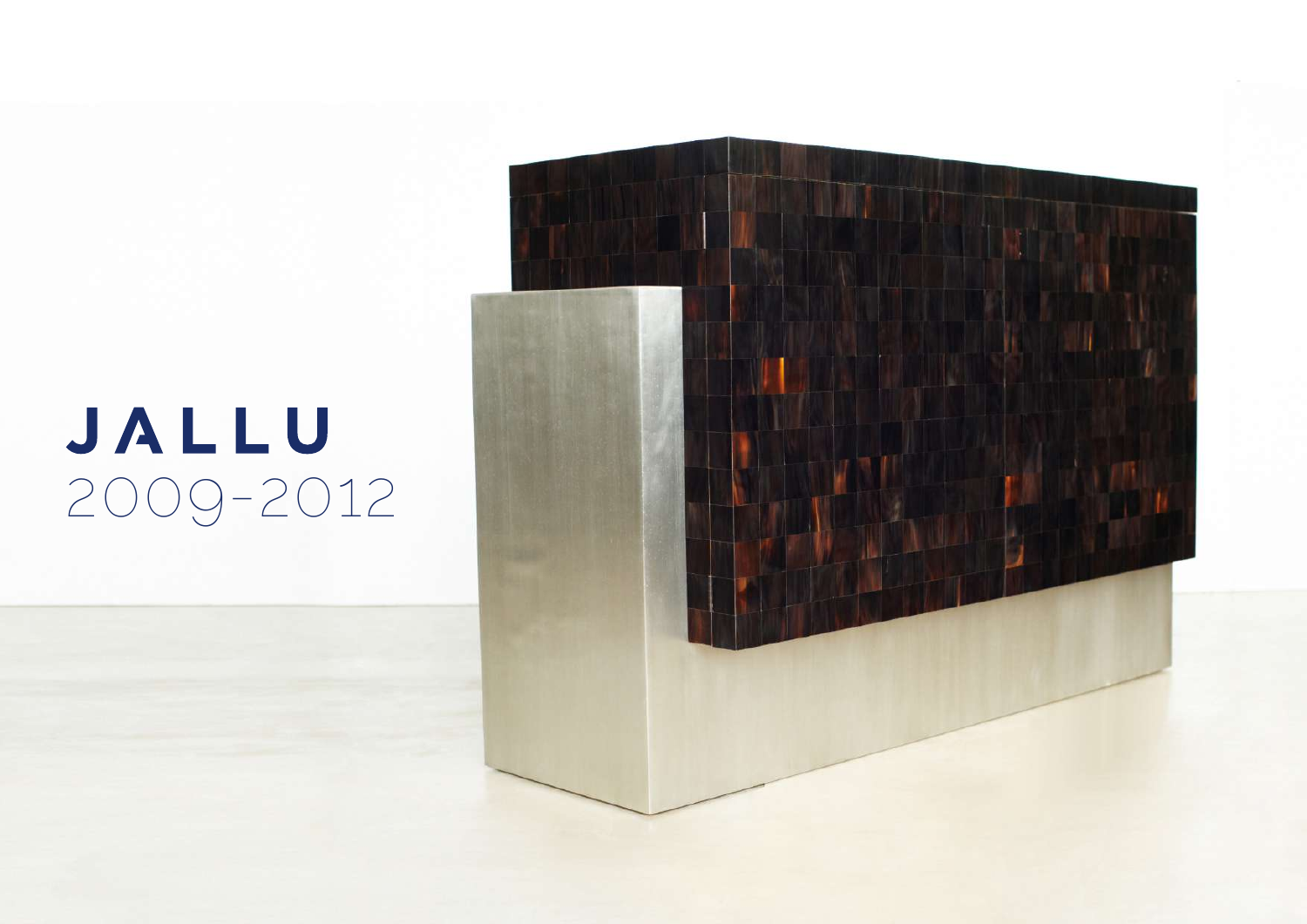



# **Brigitte Table Basse**

170cmL x 170cmD x 40cmH 67"Wide x 67"Deep x 16"High

Parchment and straw marquetry coffee table

Materials: Parchment, straw marquetry

Bespoke options: Possible to change the dimensions, the color of the parchment and straw marquetry color or pattern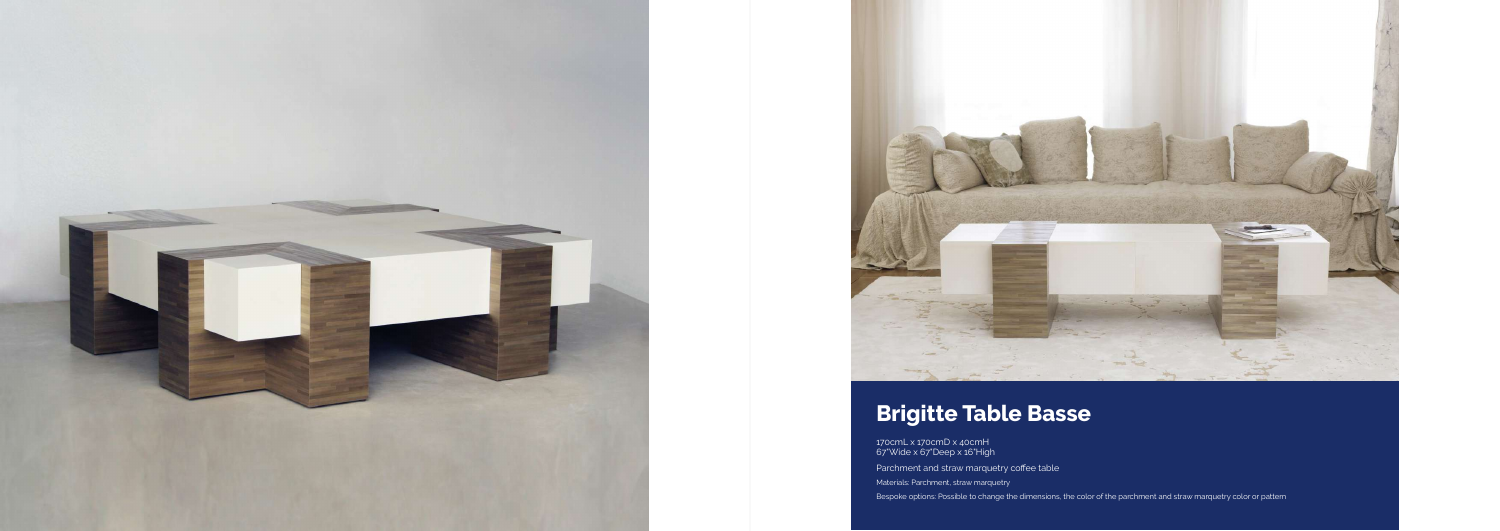

### **Gypse Cabinet**

80cmL x 30cmD x 85cmH 31.5"Wide x 12"Deep x 34"High

Gypse & nickel plated brass cabinet, 2 doors open into a sycomore interior, marble top

Materials: Gypse, chrome plated brass, thassos marble top, sycamore interior

Bespoke options: Possible to change the dimensions, change the marble and the metal finish

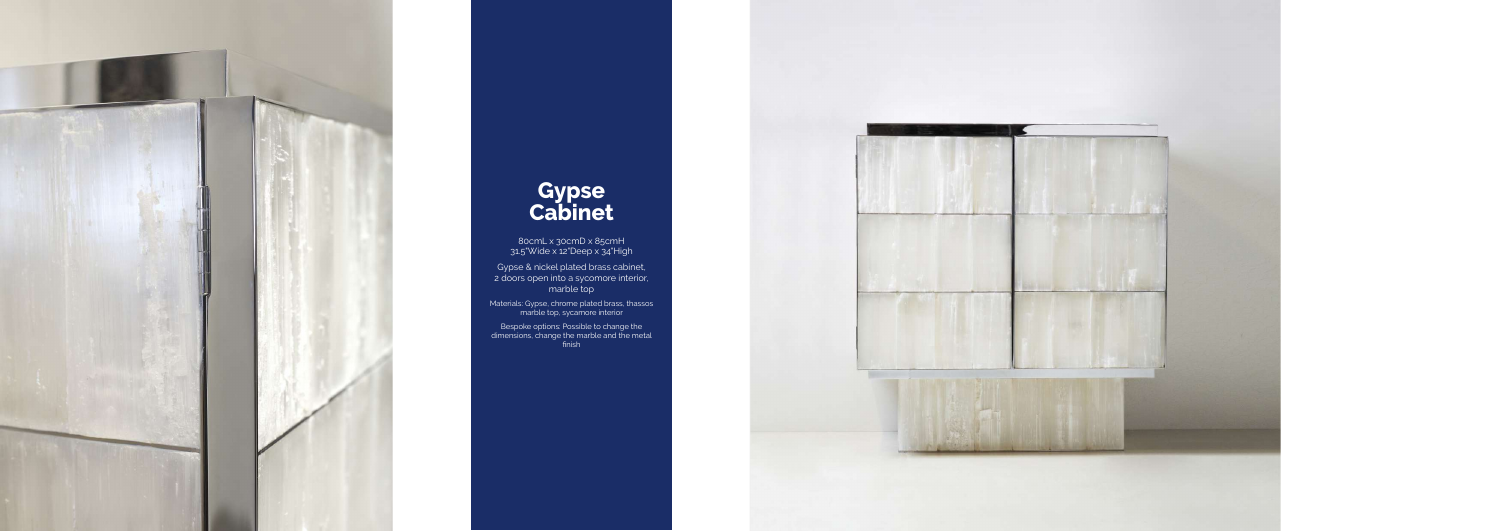



# **Cube Table**

450 x 450 x 450 Small side table in palisander & gypse Possible to change the wood, the dimensions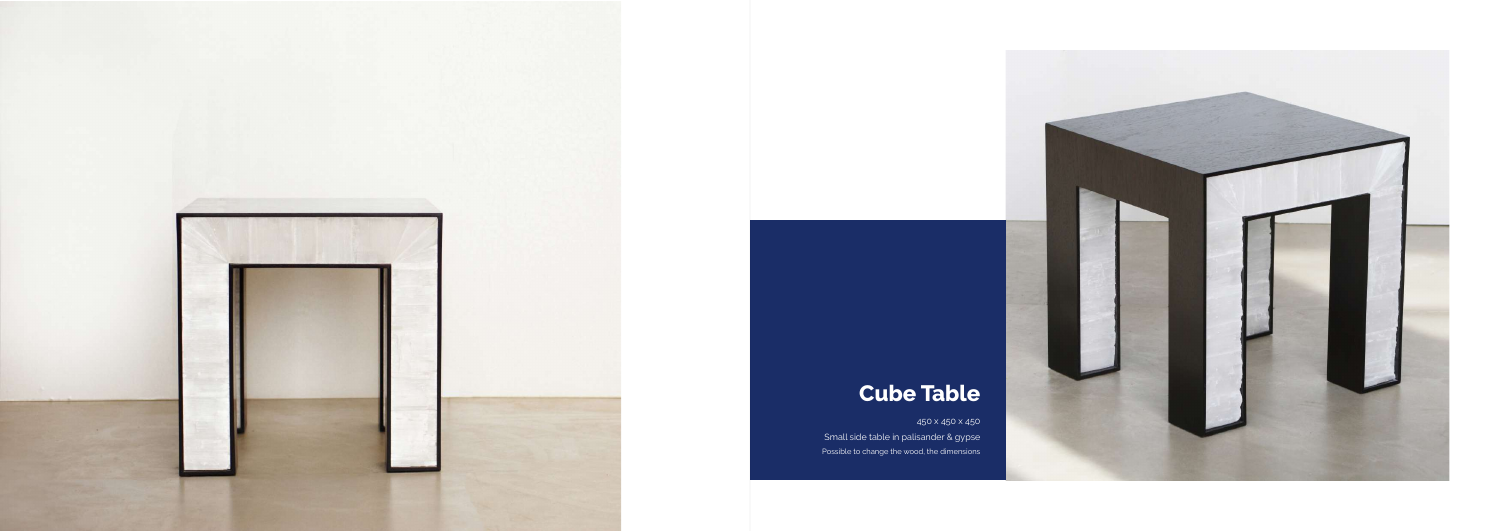



## **Horn Cabinet**

137cmL x 50cmP x 92.5cmH 54"Wide x 20"Deep x 36"High

2 door cabinet in dark horn in the doors, top & sides, base in pewter, oak interior with adjustable shelf

Materials: Horn, pewter, oak

Bespoke options: Possible to change the dimensions or the metal finish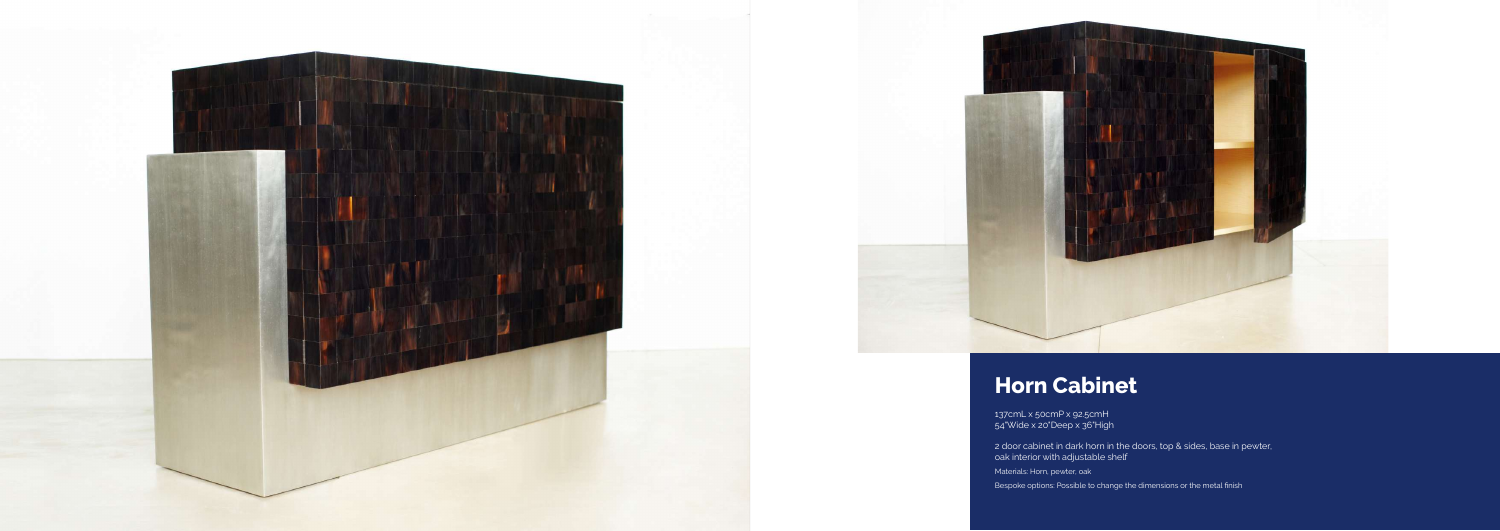# **Gypse Chevets**

69cmL x 45cmP x 53cmH 27"Wide x 18"Deep x 21"High

Materials: Gypse, chrome plated brass, thassos marble, sycamore interior

2 drawers bedside cabinet in gypse framed in brass, gypse on the sides framed in brass, thassos marble top, interior & back in sycamore

Bespoke options: Possible to change the dimensions, the number of drawers, the metal finish or the marble

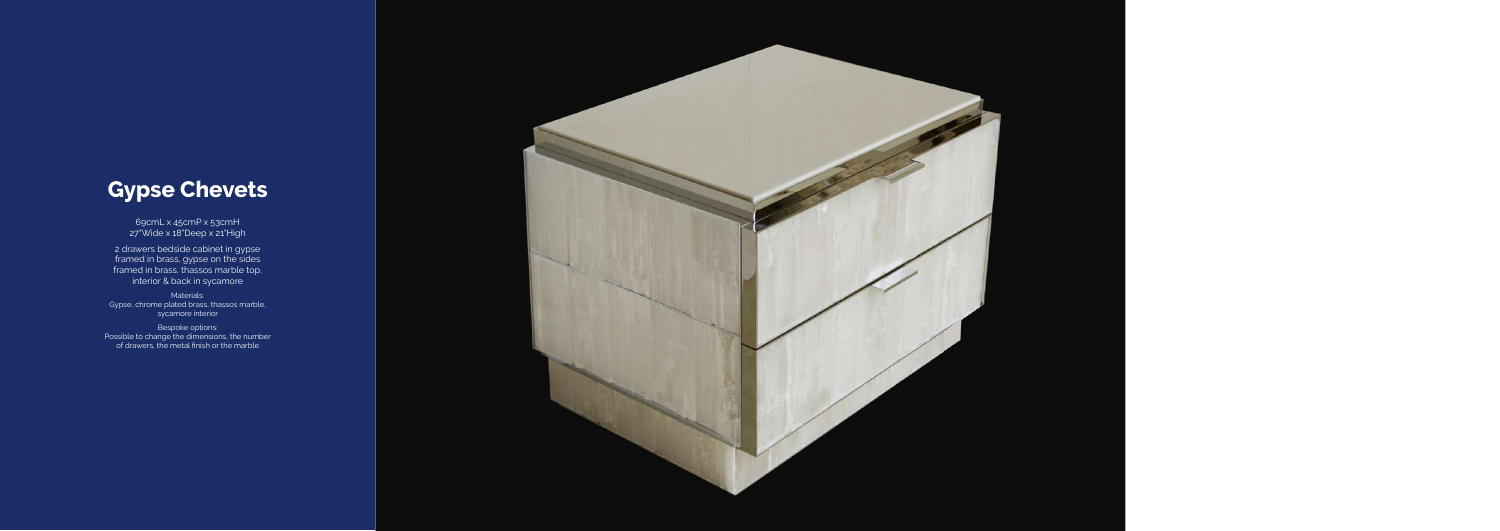### **Parchment Bedside Cabinets**

Pair of parchment bedsides, with straw marquetry in the niche, patinated brass drawer pull, drawer interior in sycomore

850cmL x 50cmD x 600cmH 33.5"Long x 20"Deep x 24"High

Materials: Parchment, straw marquetry, sycamore

Bespoke options: Possible to change the dimensions and the straw marquetry color or pattern

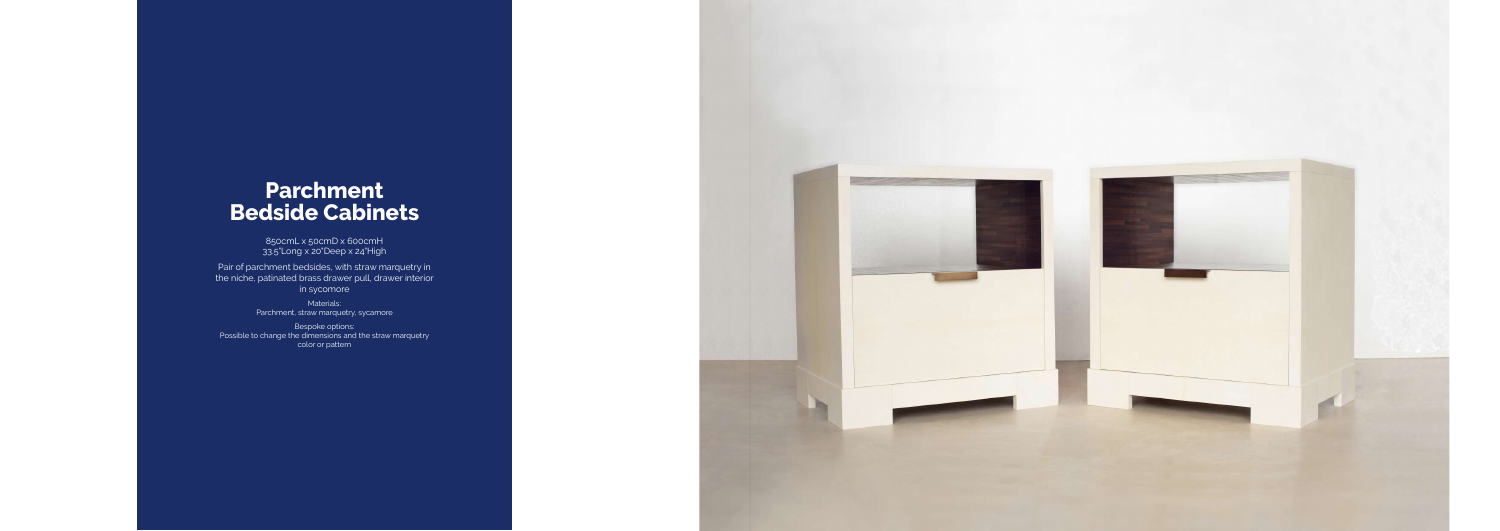Depuis la création de leur société, Sandra Aujourd'hui, l'entreprise est réputée pour Scolnik-Jallu et Yann Jallu collaborent avec sa maîtrise parfaite des savoir-faire de les plus grands architectes et décorateurs l'ébénisterie traditionnelle, ses finitions d'intérieur pour lesquels ils conçoivent sur spéciales remarquables, son design soigné et mesure des pièces de mobilier raffinées, où se ses meubles de qualité. Au-delà de repousser rencontrent prouesse technique et créativité constamment les limites esthétiques et esthétique. Yann Jallu supervise la fabrication techniques de l'ébénisterie, Jallu Ébénistes de ces meubles luxueux par les artisans peut s'enorgueillir d'apporter à tous ses salariés qui travaillent dans leurs ateliers projets son expertise pour la marqueterie de bretons, tandis que Sandra Scolnik-Jallu est directrice artistique et designer principale de placages en matériaux nobles comme le mica, Jallu Ébénistes.

paille, la ferronnerie fine, le parchemin et les la pyrite, le gypse.



Ébéniste émérite et Compagnon du Devoir, **Yann Jallu** a consacré sa vie à repousser les limites de l'ébénisterie afin de réinterpréter avec un regard neuf ce savoir-faire artisanal.

Suite à une carrière d'artiste peintre saluée par la critique et les institutions à New York, **Sandra Scolnik-Jallu** s'est lancée dans le secteur du mobilier de luxe. Ensemble, Yann Jallu et Sandra Scolnik-Jallu ont fondé l'entreprise Jallu Ébénistes en 2006.



### **À PROPOS**

The company's founders are respected in the world of fine furniture-making and design. Through their mastery of these rare materials and careful attention to detail, Jallu's first collection of furniture takes its place in the French tradition of luxury decorative arts. **YannJallu**, member of France's prestigious Compagnon du Devoir, has dedicated his career to expanding the craft of furniture-making as far as new technologies and the imagination allow. **Sandra Scolnik-Jallu** draws inspiration from her career as a respected studio artist in New York City on her role as the company's primary designer and aesthetic director.

Together, Yann and Sandra have more than twenty-five years of successful and ambitious collaborations with esteemed architects and designers. Galerie Jallu, recently opened on rue Bonaparte in Paris, showcases Jallu Ébénistes' furniture design and one-of-a-kind pieces.

Jallu Ébénistes are master craftsmen devoted to creating exquisite furniture, wall panels, and bespoke commissions for private residences, superyachts, and elite brands includingLalique, Chaumet, Dior, and Cartier. Their renowned work features extraordinary surfaces, including straw marquetry, gypse (selenite), parchment (vellum), mica, pyrite, shagreen (galuchat), as well as precious wood veneers and fine metalwork.

#### **ABOUT**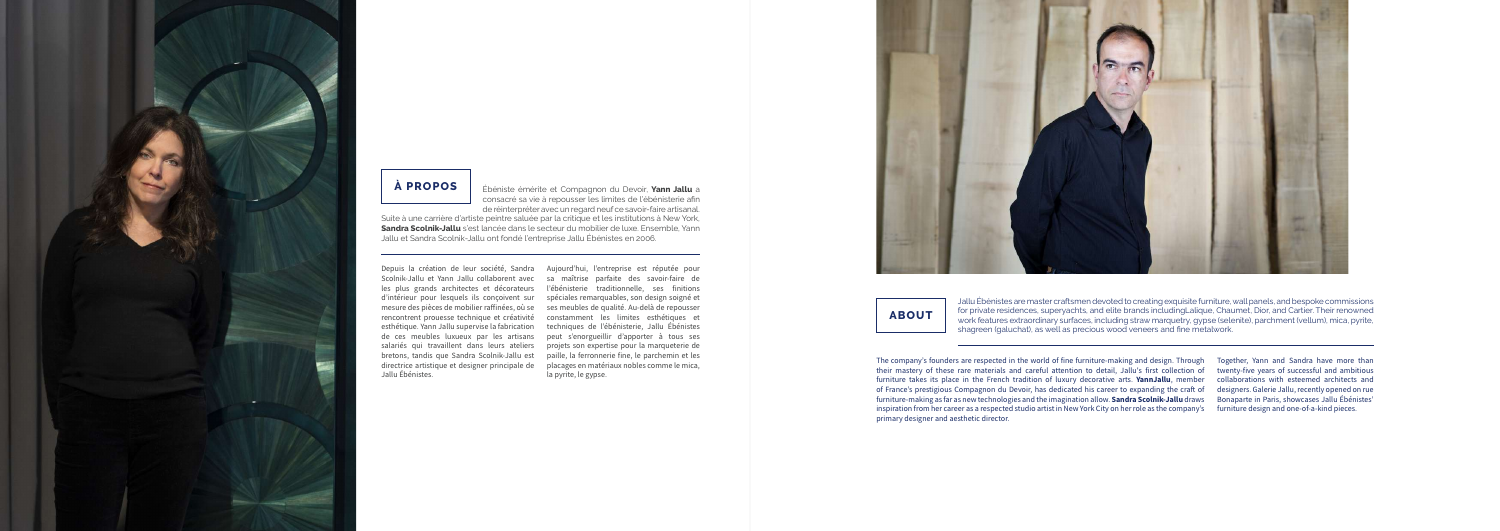The company's founders are respected in the world of fine furniture-making and design. Through their mastery of these rare materials and careful attention to detail, Jallu's first collection of furniture takes its place in the French tradition of luxury decorative arts. **YannJallu**, member of France's prestigious Compagnon du Devoir, has dedicated his career to expanding the craft of furniture-making as far as new technologies and the imagination allow. **Sandra Scolnik-Jallu** draws inspiration from her career as a respected studio artist in New York City on her role as the company's furniture design and one-of-a-kind pieces. primary designer and aesthetic director.

Together, Yann and Sandra have more than twenty-five years of successful and ambitious collaborations with esteemed architects and designers. Galerie Jallu, recently opened on rue Bonaparte in Paris, showcases Jallu Ébénistes'

Jallu Ébénistes are master craftsmen devoted to creating exquisite furniture, wall panels, and bespoke commissions for private residences, superyachts, and elite brands includingLalique, Chaumet, Dior, and Cartier. Their renowned work features extraordinary surfaces, including straw marquetry, gypse (selenite), parchment (vellum), mica, pyrite, shagreen (galuchat), as well as precious wood veneers and fine metalwork.

#### **ABOUT**

Depuis la création de leur société, Sandra Scolnik-Jallu et Yann Jallu collaborent avec les plus grands architectes et décorateurs d'intérieur pour lesquels ils conçoivent sur mesure des pièces de mobilier raffinées, où se rencontrent prouesse technique et créativité esthétique. Yann Jallu supervise la fabrication de ces meubles luxueux par les artisans salariés qui travaillent dans leurs ateliers bretons, tandis que Sandra Scolnik-Jallu est directrice artistique et designer principale de Jallu Ébénistes.

Aujourd'hui, l'entreprise est réputée pour sa maîtrise parfaite des savoirfaire de l'ébénisterie traditionnelle, ses finitions spéciales remarquables, son design soigné et ses meubles de qualité. Au-delà de repousser constamment les limites esthétiques et techniques de l'ébénisterie, Jallu Ébénistes peut s'enorgueillir d'apporter à tous ses projets son expertise pour la marqueterie de paille, la ferronnerie fine, le parchemin et les placages en matériaux nobles comme le mica, la pyrite, le gypse.

Ébéniste émérite et Compagnon du Devoir, **Yann Jallu** a consacré sa vie à repousser les limites de l'ébénisterie afin de réinterpréter avec un regard neuf ce savoir-faire artisanal. Suite à une carrière d'artiste peintre saluée par la critique et les institutions à New York, **Sandra Scolnik-Jallu** s'est lancée dans le secteur du mobilier de luxe. Ensemble, Yann Jallu et Sandra Scolnik-Jallu ont fondé l'entreprise Jallu Ébénistes en 2006.

### **À PROPOS**